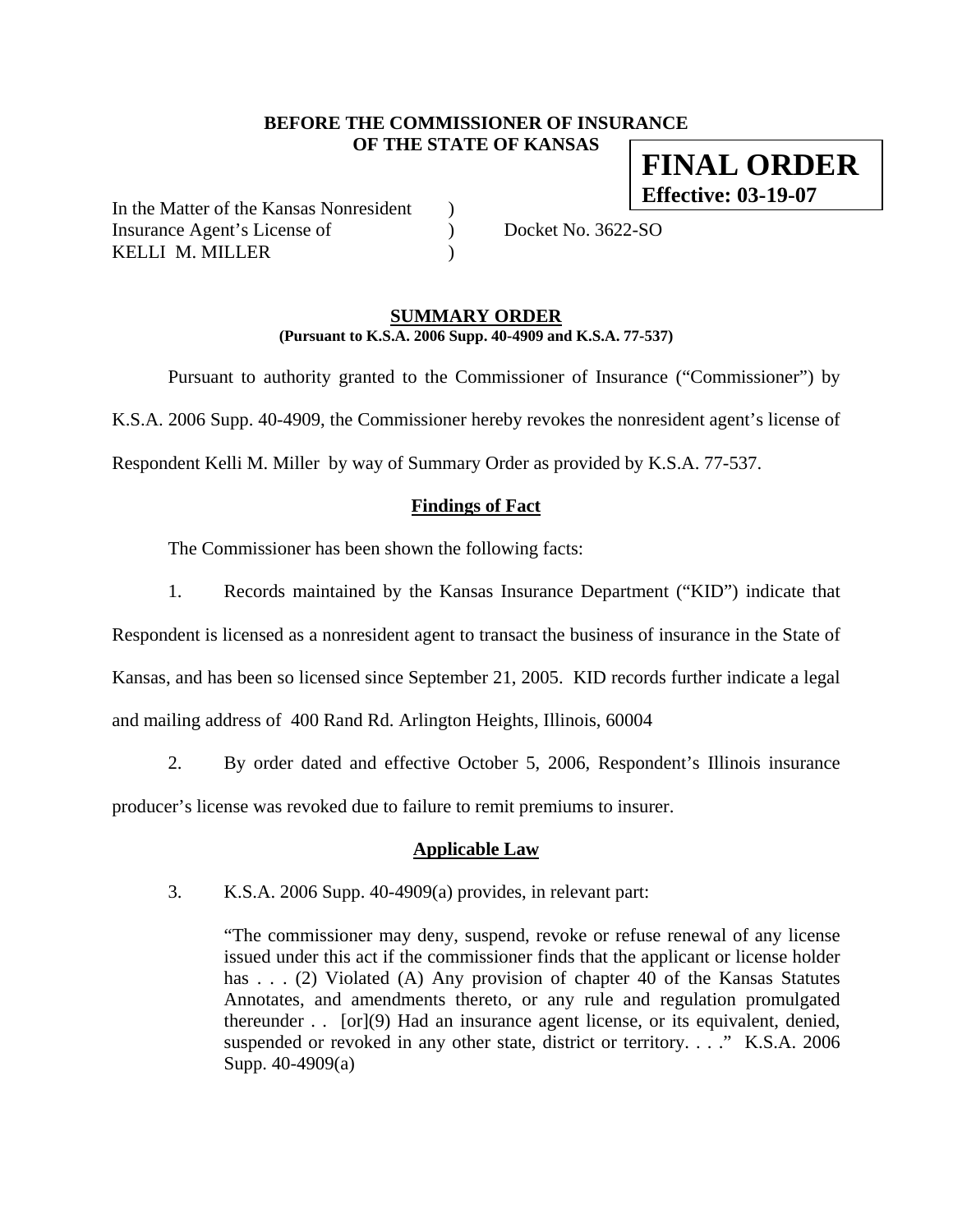4. K.S.A. 2006 Supp. 40-4906 and 4908 provide for issuance of a nonresident agent's license in reliance upon the agent's valid license in the agent's home state.

5. The Commissioner may revoke any license issued under the Insurance Agents Licensing Act if the Commissioner finds that the insurable interests of the public are not properly served under such license. K.S.A. 2006 Supp. 40-4909(b).

#### **Conclusions of Law**

6. The Commissioner has jurisdiction over Respondent as well as the subject matter of this proceeding, and such proceeding is held in the public interest.

7. The Commissioner concludes that Respondent's Kansas license may be revoked solely because Respondent has had an agent's license or its equivalent revoked in another state.

8. The Commissioner concludes, in addition, that Respondent's Kansas license may be revoked because it is based on reciprocity, and Respondent's license in her home state of Illinois has been revoked.

9. Accordingly, the Commissioner concludes that sufficient grounds exist for the revocation of the insurance agent's license of Kelli M. Miller pursuant to K.S.A. 2006 Supp. 40- 4909(a).

10. In addition, the Commissioner finds that the insurance agent's license of Kelli M. Miller should be revoked without delay for the protection of the insurable interests of the public pursuant to K.S.A. 2006 Supp. 40-4909(b).

11. Based on the facts and circumstances set forth herein, it appears that the use of summary proceedings in this matter is appropriate, in accordance with the provisions set forth in K.S.A. 77-537(a), in that the use of summary proceedings does not violate any provision of the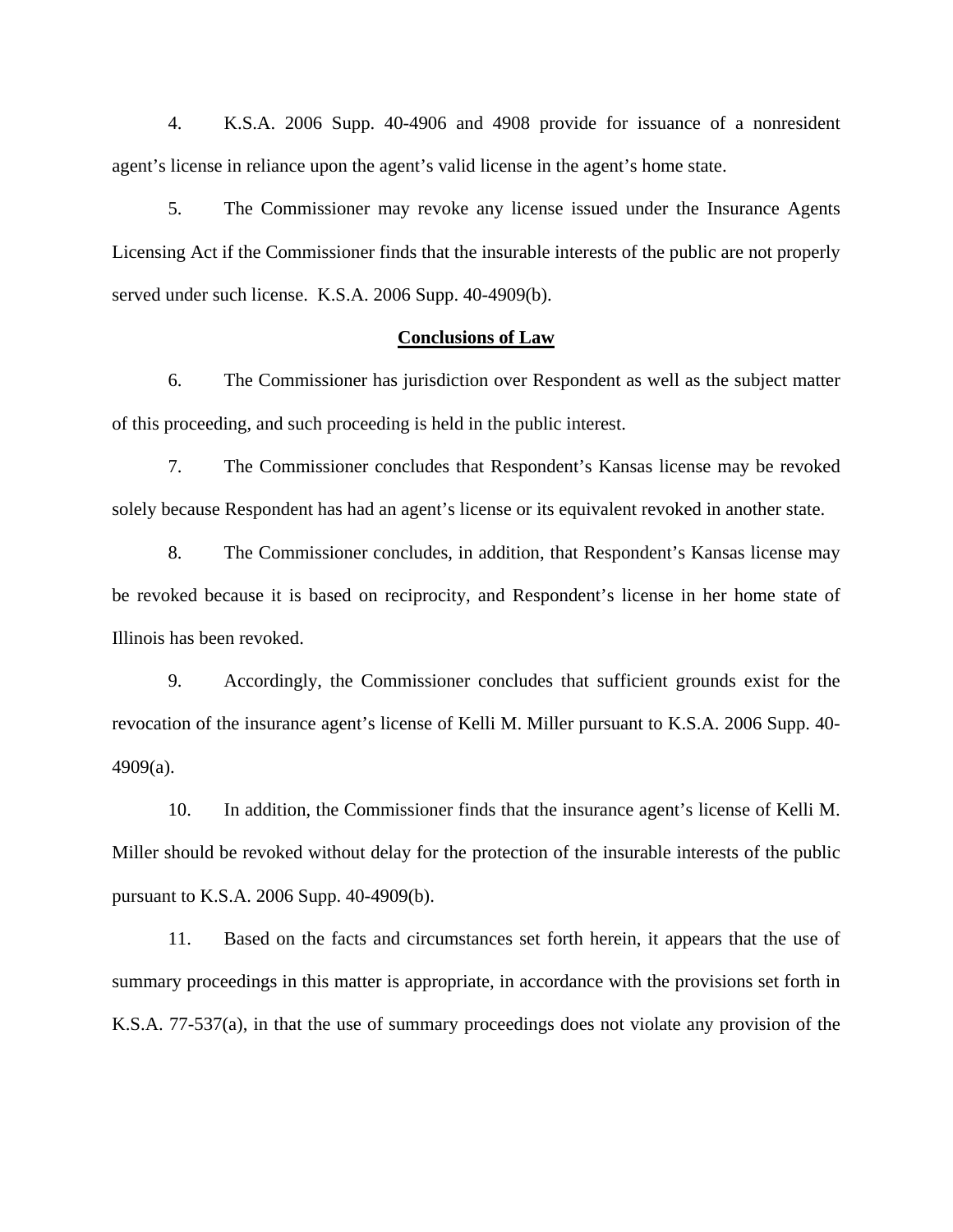law and the protection of the public interest does not require the KID to give notice and opportunity to participate to persons other than Kelli M. Miller.

### **IT IS THEREFORE ORDERED BY THE COMMISSIONER OF INSURANCE**

**THAT** the Kansas nonresident insurance agent's license of Kelli M. Miller is hereby **REVOKED**, effective the effective date of this order.

**IT IS FURTHER ORDERED** that the respondent Kelli M. Miller shall CEASE and DESIST from the sale, solicitation or negotiation of insurance and/or receiving compensation deriving from the sale, solicitation or negotiation of insurance conducted after the effective date of this order.

#### **Notice of Right to Hearing or Appeal**

You are entitled to a hearing pursuant to K.S.A. § 77-537, the Kansas Administrative Procedure Act. If you desire a hearing, you must file a written request for a hearing with:

> John W. Campbell, General Counsel Kansas Insurance Department 420 S.W. 9th Street Topeka, Kansas 66612.

This request must be filed within fifteen (15) days from the date of service of this Order. If you request a hearing, the Kansas Insurance Department will notify you of the time and place of the hearing and information on the procedures, right of representation, and other rights of parties relating to the conduct of the hearing, before commencement of same.

If a hearing is not requested in the time and manner stated above, this Order shall become effective as a Final Order upon the expiration of time for requesting a hearing, pursuant to K.S.A. § 77-613. In the event that you file a petition for judicial review, pursuant to K.S.A. § 77-613(e), the agency officer to be served on behalf of the Kansas Insurance Department is: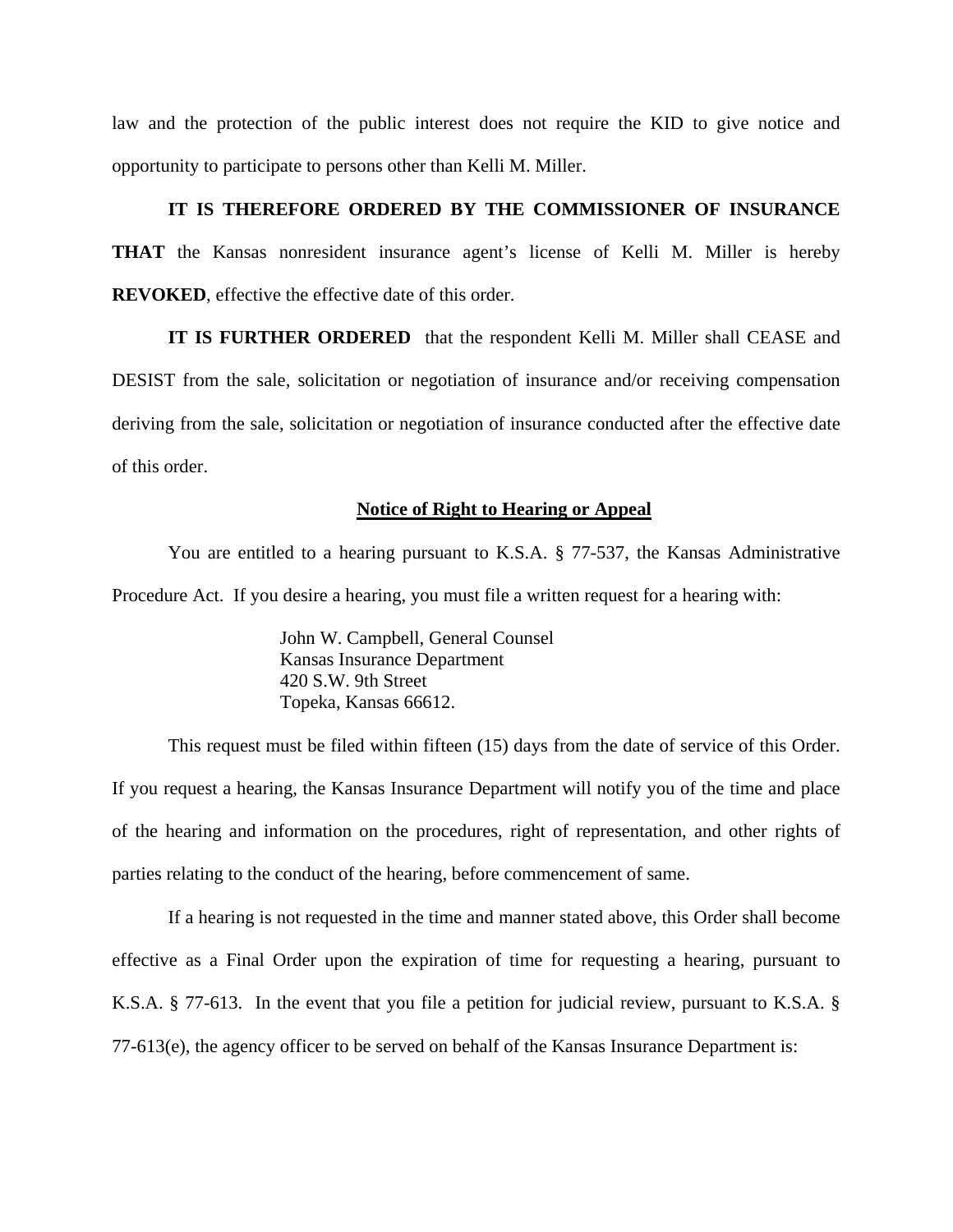John W. Campbell, General Counsel Kansas Insurance Department 420 S.W. 9th Street Topeka, Kansas 66612.

# **IT IS SO ORDERED THIS \_28th\_ DAY OF FEBRUARY, 2007, IN THE CITY OF**

# **TOPEKA, COUNTY OF SHAWNEE, STATE OF KANSAS.**

\_/s/ Sandy Praeger\_\_\_\_\_\_\_\_\_\_\_\_\_\_\_\_\_\_\_\_



Sandy Praeger

Commissioner of Insurance

\_/s/ John W. Campbell\_\_\_\_\_\_\_\_\_\_\_\_\_\_\_\_\_

John W. Campbell

General Counsel